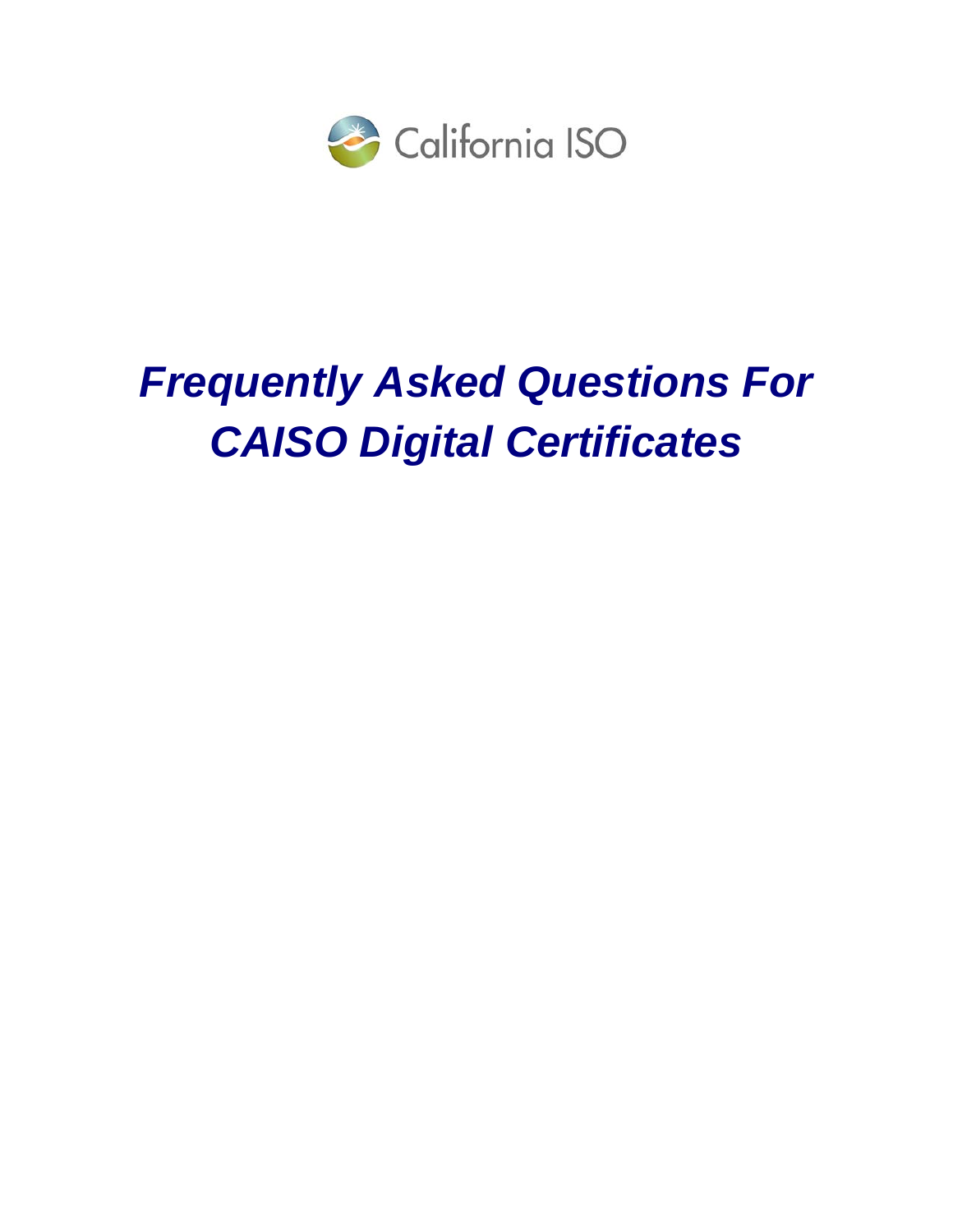## **Contents**

| Question #3: I lost my certificate or changed computers. How do I get a new one?  1                                                                                                         |
|---------------------------------------------------------------------------------------------------------------------------------------------------------------------------------------------|
| Question #4: I don't know the passphrase to download a certificate, so what should I do? 1                                                                                                  |
| Question #5: I requested/renewed my certificate and I haven't received it, where is it? 1                                                                                                   |
| Question #6: Certificate names are truncated in the Select a Certificate pop-up, how do I view                                                                                              |
|                                                                                                                                                                                             |
| Error #1: A message appears during the registration processes indicating, "The period between                                                                                               |
| Error #2: During the registration process, the user receives a message from the webpage<br>indicating, "There are no crypto service providers available supporting the selected key         |
| Error #3: User states that the website freezes while trying to download the certificate 5                                                                                                   |
| Error #4: User received an error message which states, "The passphrase you entered was                                                                                                      |
| Error #5: The user receives a message from webpage while trying to save the certificate in<br>their browser [download] indicating, "Install response: Cannot find object or property" 7     |
| Error #6: The user is unable to download the certificate due to a message from the webpage<br>indicating, "A certificate chain processed, but terminated in a root certificate which is not |
| Error #7: The user is unable to download the certificate or register due to a long running                                                                                                  |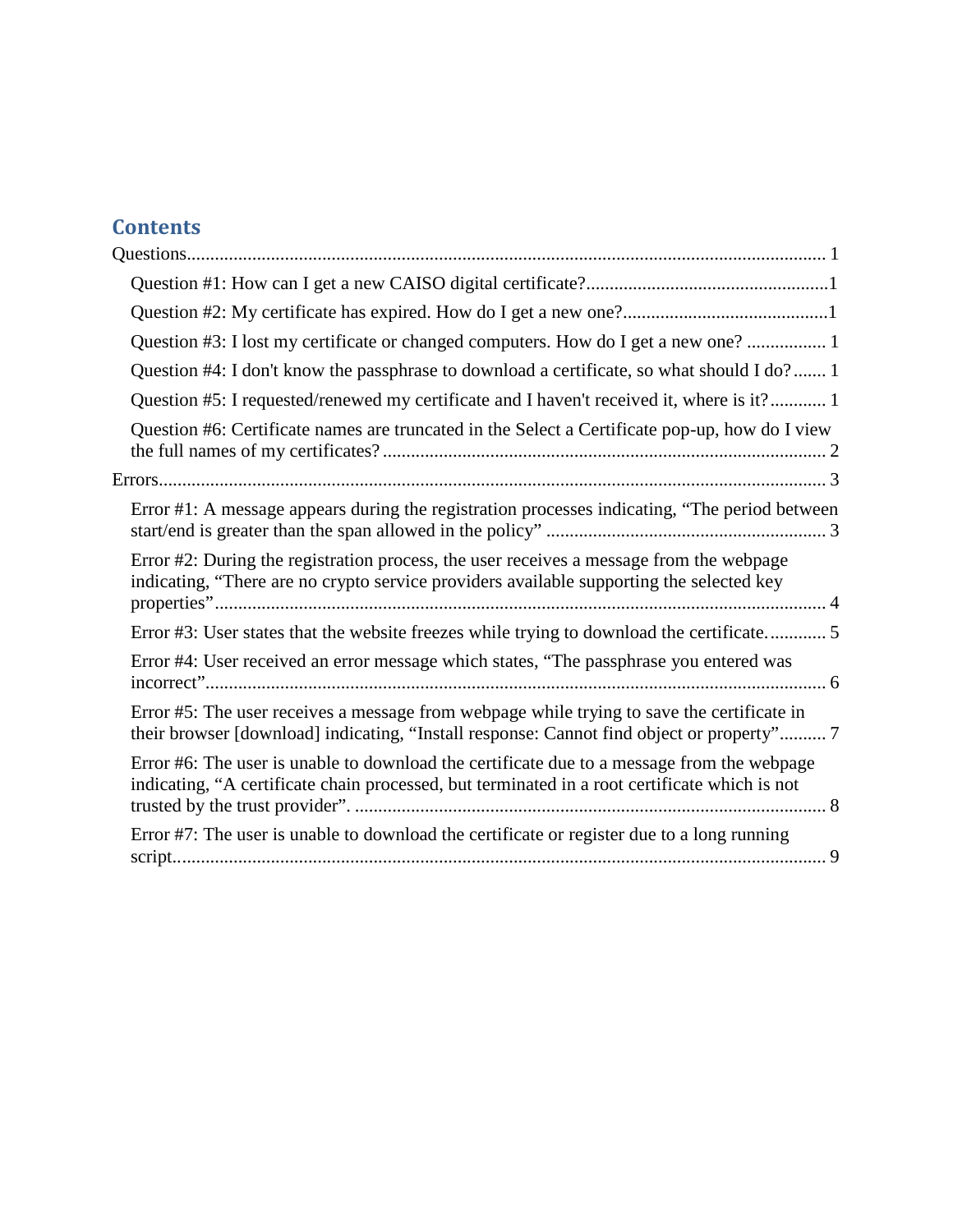## **Questions**

#### **Question #1: How can I get a new CAISO digital certificate?**

The instructions for registering for a new CAISO digital certificate are located here:

<http://www.caiso.com/Documents/InstructionsForRegisteringForYourNewDigitalCertificate.pdf>

**Question #2: My certificate has expired. How do I get a new one?**

The instructions for renewing your CAISO digital certificate are located here:

<http://www.caiso.com/Documents/InstructionsForRenewingYourDigitalCertificate.pdf>

**Question #3: I lost my certificate or changed computers. How do I get a new one?**

If you followed the certificate installation instructions you should have created a back-up. For details see:

<http://www.caiso.com/Documents/Instructions-SavingCopy-Certificate-WindowsXP.pdf>

<http://www.caiso.com/Documents/Instructions-SavingCopy-Certificate-Windows7.pdf>

If you cannot locate the certificate and it cannot be recovered by your information technology staff, contact our support desk at [HelpDesk@caiso.com](mailto:HelpDesk@caiso.com) or (888) 889-0450. You will receive an email with instructions and an incident number to input on the registration website in Common Name Field followed by the certificate name. See example registration on the following page.

## **Question #4: I don't know the passphrase to download a certificate, so what should I do?**

If you cannot remember the passphrase you entered when you registered for your certificate, contact our support desk at HelpDesk@caiso.com or (888) 889-0450. You will receive an email with instructions and an incident number to input on the registration website

#### **Question #5: I requested/renewed my certificate and I haven't received it, where is it?**

First, you must register for your certificate—see the answers to Question #1 and Question #2. Then, your registration must be validated and you should receive an email with instructions on how to receive your certificate from "do-not-reply@verizon.com" within two business days after you register. You should add "do-not-reply@verizon.com" to your email Safe Senders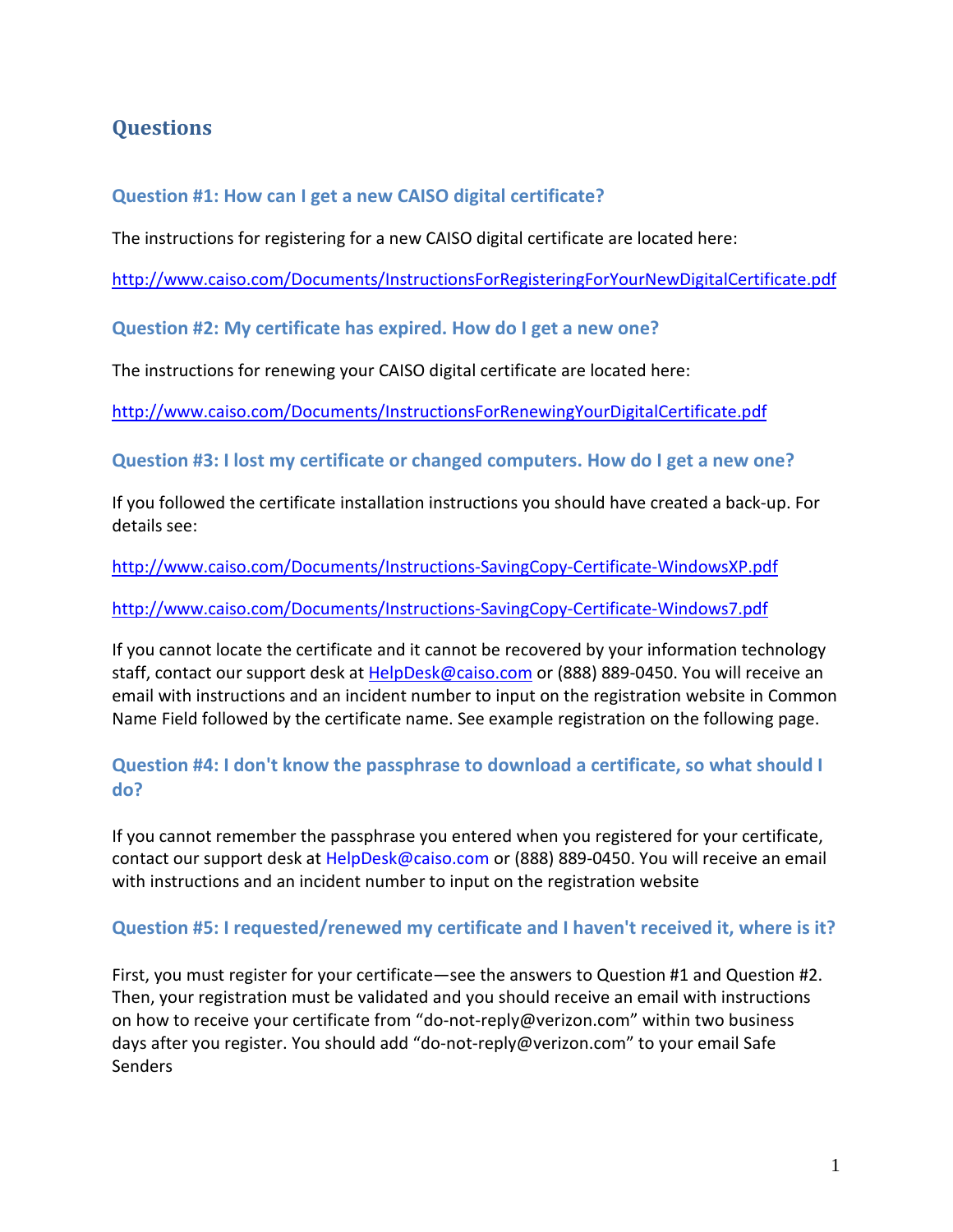List. 3 Check your junk email folder and search for the email. If you did not receive it or cannot locate it, contact our support desk at HelpDesk@caiso.com or (888) 889-0450.

## **Question #6: Certificate names are truncated in the Select a Certificate pop‐up window. How do I view the full names of my certificates?**

To see the full name on a certificate in the Select a Certificate pop-up window when accessing CAISO systems, just hover the mouse over the truncated name and the full name will appear, or click the "Click here to view certificate properties" link under the certificate.

Example Pop-up Window:

| <b>Windows Security</b> |                                                                                                                                                          |  |
|-------------------------|----------------------------------------------------------------------------------------------------------------------------------------------------------|--|
| Select a Certificate    |                                                                                                                                                          |  |
|                         |                                                                                                                                                          |  |
|                         | Firstname Lastname_AIM_<br>Issuer: CAISO ISSUING CA<br>Valid From: 12/26/2013 to 3/ Firstname Lastname_AIM_GEN00<br>Click here to view certificate prope |  |
|                         | <b>First Last</b><br>Issuer: CAISO_ISSUING_CA<br>Valid From: 7/9/2013 to 10/9/2014                                                                       |  |
|                         | <b>AIM Tester04</b><br>Issuer: CAISO_ISSUING_CA<br>Valid From: 4/16/2013 to 6/19/2014                                                                    |  |
|                         | <b>AIM Tester03</b><br>Issuer: CAISO_ISSUING_CA<br>Valid From: 4/16/2013 to 6/19/2014                                                                    |  |
|                         | <b>AIM Tester01</b><br>Issuer: CAISO ISSUING CA<br>Valid From: 4/16/2013 to 6/19/2014                                                                    |  |
|                         | OK<br>Cancel                                                                                                                                             |  |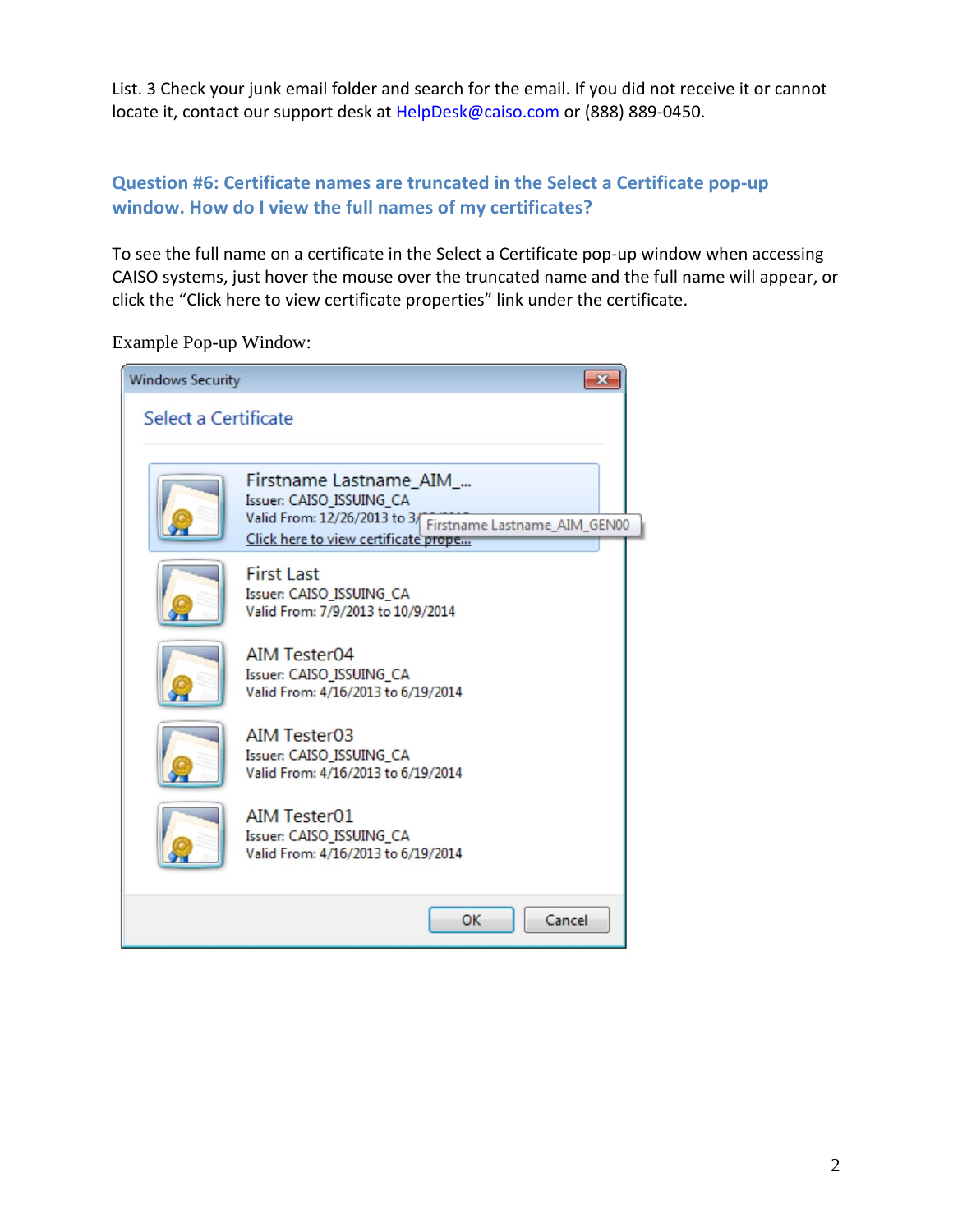#### **Certificate registration issues using the Cybertrust website Error #1**

| A message appears during the registration processes indicating, "The period between start/end |  |
|-----------------------------------------------------------------------------------------------|--|
| is greater than the span allowed in the policy"                                               |  |

|                                          | <b>Certificate Request</b>                                                                          |
|------------------------------------------|-----------------------------------------------------------------------------------------------------|
|                                          | <b>CMA Certificate</b>                                                                              |
| <b>Common Name</b>                       |                                                                                                     |
| Not After <sup>*</sup>                   | 7/21/2016 8:52 AM                                                                                   |
| <b>Maximum Span</b>                      | 15 months                                                                                           |
| <b>Email Address</b>                     |                                                                                                     |
| <b>Key Algorithm</b>                     | <b>RSA</b>                                                                                          |
| <b>Pickup Passphrase</b>                 |                                                                                                     |
| <b>Pickup Passphrase</b><br>Confirmation |                                                                                                     |
|                                          | <b>Messages</b>                                                                                     |
|                                          | The period between start/end is greater than the span allowed in the policy.                        |
|                                          | Submit                                                                                              |
|                                          | * Dates should be in the format: M/d/yyyy h:mm a<br>The current date and time is: 4/21/2015 8:52 AM |

#### **Potential Cause #1**

This is a known issues during time changes throughout the year (**spring, fall**).

#### **Solution**

A change to the not after date by adding **one day** should enable the user to complete the registration process.

#### **Potential Cause #2**

The user leaves the website open for an extended period of time or tries to refresh the session.

#### **Solution**

Log off and clear the cache/cookies from browser. Restart the session and retry.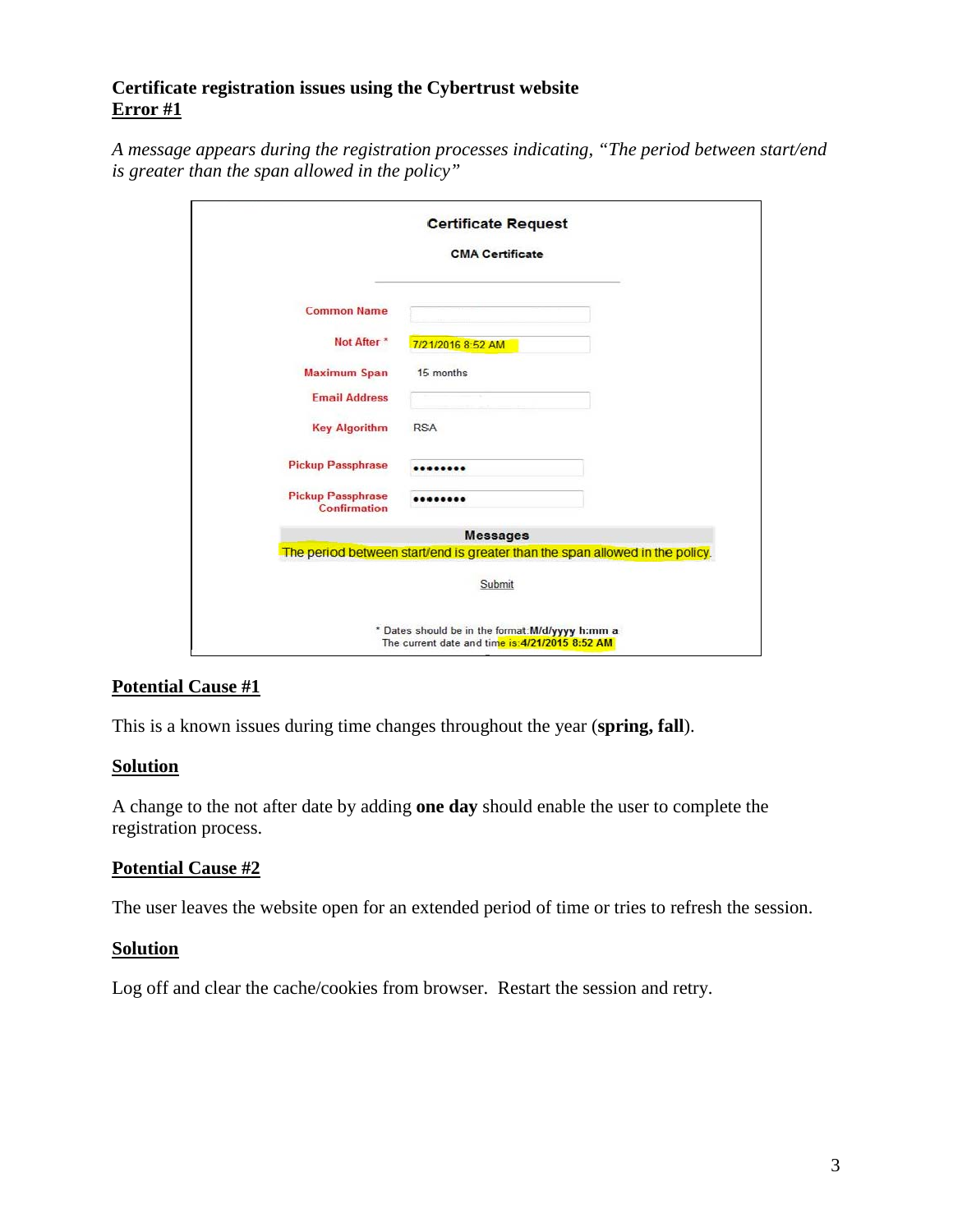*During the registration process, the user receives a message from the webpage indicating, "There are no crypto service providers available supporting the selected key properties"*

| Message from webpage                                                                       |
|--------------------------------------------------------------------------------------------|
| There are no crypto service providers available supporting the selected<br>key properties. |
| ΩK                                                                                         |

#### **Potential Cause #1**

This is a known issue with Internet Explorer.

#### **Solution#1**

If the user is using Internet explorer, instruct the user to select the Microsoft Enhanced Cryptographic Provider v1.0

| DO NOT MODIFY THIS FIELD                                                 |  |
|--------------------------------------------------------------------------|--|
| Cryptographic Provider:   Microsoft Enhanced Cryptographic Provider v1.0 |  |
|                                                                          |  |

#### **Potential Cause #2**

The user either does not have a Crypto Service Provider (**CSP**) running on their machine or does not have a provider supported by the Cybertrust website.

#### **Solution#2**

Ask the user to consult their internal IT department or Windows Administrator.

```
Location: 
HKEY_LOCAL_MACHINE\SOFTWARE\Microsoft\Cryptography\Defaults\Provider\
```
The regedit utility can be used to discovery the key: Select the Start menu>Type regedit in Search programs and files>Press the Enter key>Go to the key above>"Microsoft Base Cryptographic Provider v1.0" should be listed at or near the top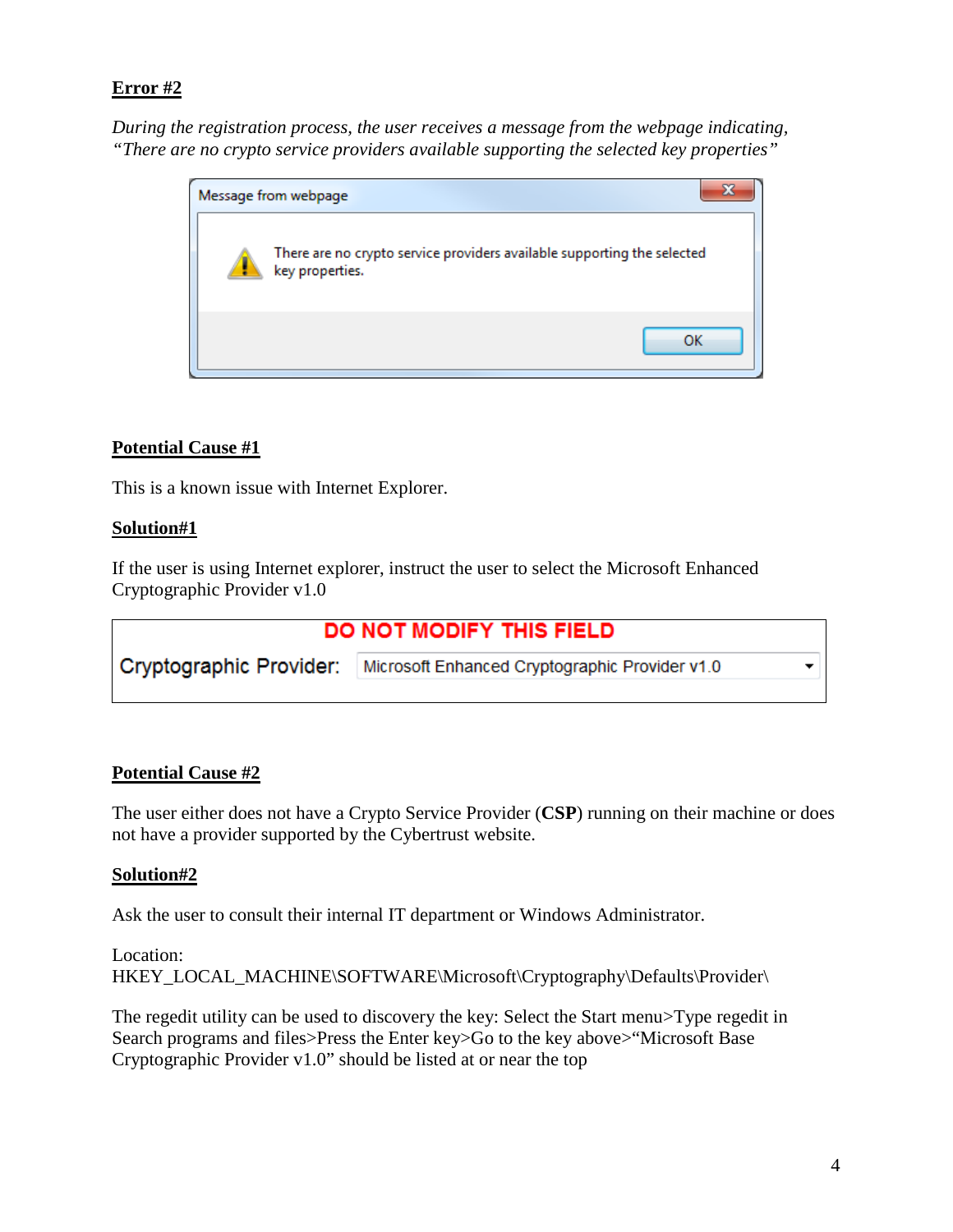## **Certificate collection issues using the Cyber Trust website**

## **Error #3**

*User states that the website freezes while trying to download the certificate.*

| California ISO<br>Shaping a Renewed Future     |            |
|------------------------------------------------|------------|
| Home<br>Help<br>About<br>Register<br>Collect   |            |
| <b>Search Criteria</b>                         |            |
| Transaction ID: 7839<br>Serial Number:         |            |
| Collection Passphrase:                         |            |
| Processing                                     |            |
| Submit                                         |            |
|                                                |            |
|                                                |            |
| Copyright @ 2012 Verizon. All Rights Reserved. | Contact Us |

#### **Potential Cause**

The user is using a browser that is not supported by the Cybertrust website or there are intermittent connection issues between the site and the user.

#### **Solution**

The Cybertrust website supports Internet Explorer version 9 or below as well as Firefox Mozilla. A new session is recommended.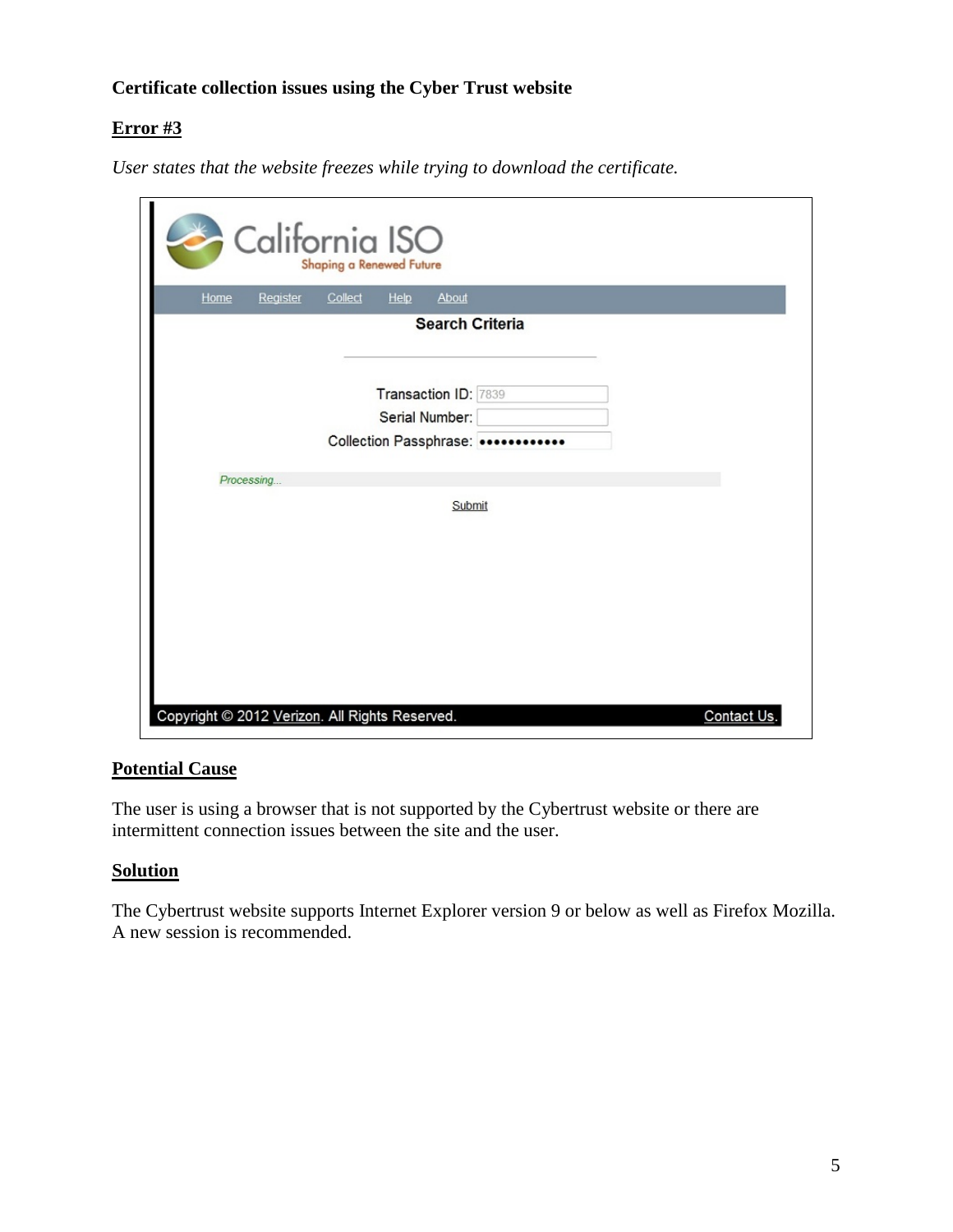*While trying to retrieve the certificate, the user enters the Transaction ID and Collection passphrase and received an error message which states, "The passphrase you entered was incorrect.*

| California ISO<br>Shaping a Renewed Future                                                                                                                       |  |
|------------------------------------------------------------------------------------------------------------------------------------------------------------------|--|
| <b>Home</b><br><b>Help</b><br>Register<br>About<br>Collect                                                                                                       |  |
| <b>Search Criteria</b>                                                                                                                                           |  |
|                                                                                                                                                                  |  |
|                                                                                                                                                                  |  |
| Transaction ID: 8111                                                                                                                                             |  |
| Serial Number                                                                                                                                                    |  |
| Collection Passphrase:                                                                                                                                           |  |
|                                                                                                                                                                  |  |
| The passphrase you entered was incorrect. The supplied passphrase was either entered incorrectly, or<br>there was an error typing it (that is, Caps lock is on). |  |
| Submit                                                                                                                                                           |  |

#### **Potential Cause**

- The user may have CAPS or Num Lock on.
- The passphrase was entered incorrectly.
- The cybertrust website does not recognize the character entered or the passphrase was copied and pasted with hidden spaces*.*

#### **Solution**

Verify the passphrase was entered manually on a notepad or text-edit before entering on the cybertrust website to verify the passphrase is correct since it's masked on the cybertrust website.

If the problem persists, create a ticket and send a new registration notice.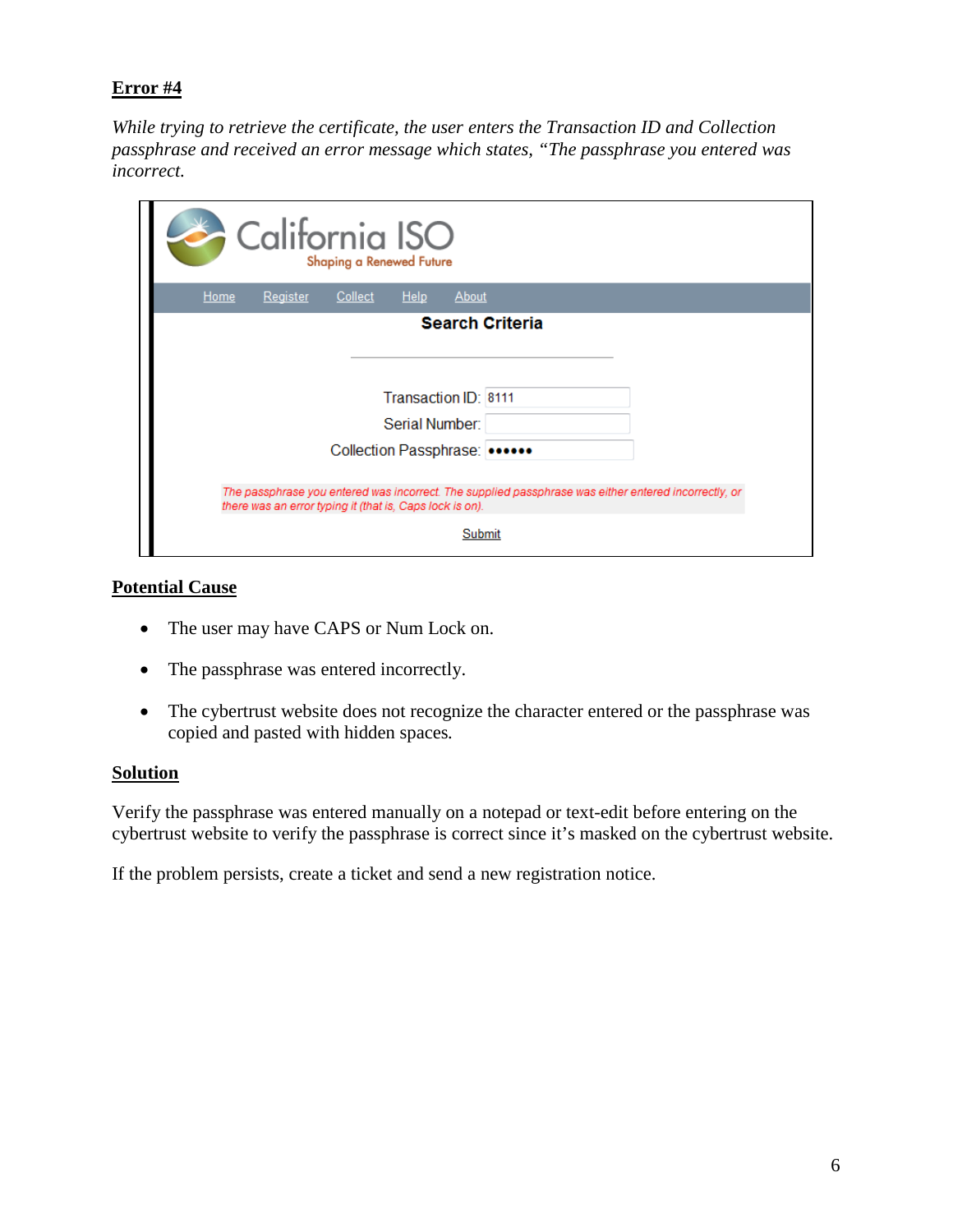*The user receives a message from webpage while trying to save the certificate in their browser [download] indicating, "Install response: Cannot find object or property"*

| Message from webpage                                                                                                                                                                                                                                                                                                                                                                                                                                                                         |  |
|----------------------------------------------------------------------------------------------------------------------------------------------------------------------------------------------------------------------------------------------------------------------------------------------------------------------------------------------------------------------------------------------------------------------------------------------------------------------------------------------|--|
| Unable to download your certificate. Verify that the certificate identity<br>is correct. If you have further questions, please contact Global Support<br>Services, Error:<br>name: [Error]<br>number: [-2146885628]<br>description : [CertEnroll::CX509Enrollment::InstallResponse: Cannot find<br>object or property. 0x80092004 (-2146885628)]<br>message: [CertEnroll::CX509Enrollment::InstallResponse: Cannot find<br>object or property. 0x80092004 (-2146885628)]<br>[[object Error]] |  |
|                                                                                                                                                                                                                                                                                                                                                                                                                                                                                              |  |

#### **Potential Cause**

The user is trying to download the certificate from a different computer than the one in which the certificate was originally registered on.

#### **Solution**

Ask the user to try downloading the certificate from the same computer it was registered on.

#### **Potential Cause #2**

The user is trying to download the certificate more than once

#### **Solution**

The certificate can only be downloaded once. If the user requires a copy of the certificate to use on a separate machine, direct them to the external website <http://www.caiso.com/participate/Pages/ApplicationAccess/Default.aspx> under sections: ISO System access>Application access request forms and application installation instructions> certificate installation instructions.

If the user never retrieved the certificate or cannot locate it, create a ticket and send out another registration notice. CC: Certificate Requests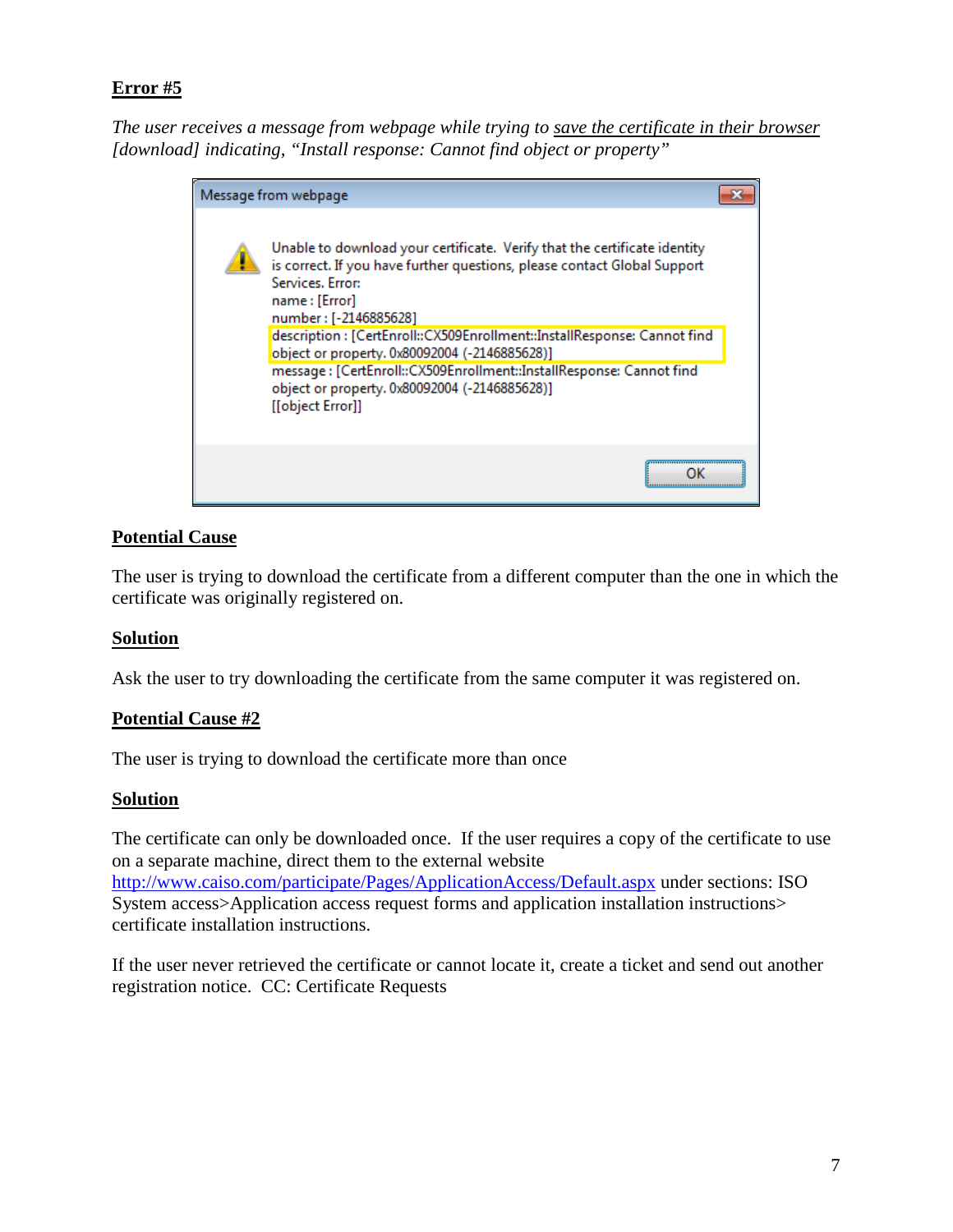*The user is unable to download the certificate due to a message from the webpage indicating, "A certificate chain processed, but terminated in a root certificate which is not trusted by the trust provider"* 

|  | Message from webpage                                                                                                                                                                                                                                                                                                                                                                                                                                                                                                                                                                                                                                               | 23 |
|--|--------------------------------------------------------------------------------------------------------------------------------------------------------------------------------------------------------------------------------------------------------------------------------------------------------------------------------------------------------------------------------------------------------------------------------------------------------------------------------------------------------------------------------------------------------------------------------------------------------------------------------------------------------------------|----|
|  | Unable to download your certificate. Verify that the certificate identity<br>is correct. If you have further questions, please contact Global Support<br>Services, Error:<br>name: [Error]<br>number: [-2146762487]<br>description : [CertEnroll::CX509Enrollment::InstallResponse: A certificate<br>chain processed, but terminated in a root certificate which is not<br>trusted by the trust provider. 0x800b0109 (-2146762487)]<br>message: [CertEnroll::CX509Enrollment::InstallResponse: A certificate<br>chain processed, but terminated in a root certificate which is not<br>trusted by the trust provider. 0x800b0109 (-2146762487)]<br>[[object Error]] |    |
|  | ок                                                                                                                                                                                                                                                                                                                                                                                                                                                                                                                                                                                                                                                                 |    |

#### **Potential Cause**

The root chain is not installed in the user's browser.

#### **Solution**

Ask the user to follow the step 1. Listed on the collection notice.

**NOTE**: California ISO updated its certificate Trust chain between June 1<sup>st</sup> 2015 and June 17<sup>th</sup> 2015. Please ensure the new chain has been installed.

The new chain can be found here:

http://www.caiso.com/Documents/SHA-[2CyberTrustCAISO\\_Issuing\\_CA\\_TrustChainPKCS7.p7c](http://www.caiso.com/Documents/SHA-2CyberTrustCAISO_Issuing_CA_TrustChainPKCS7.p7c)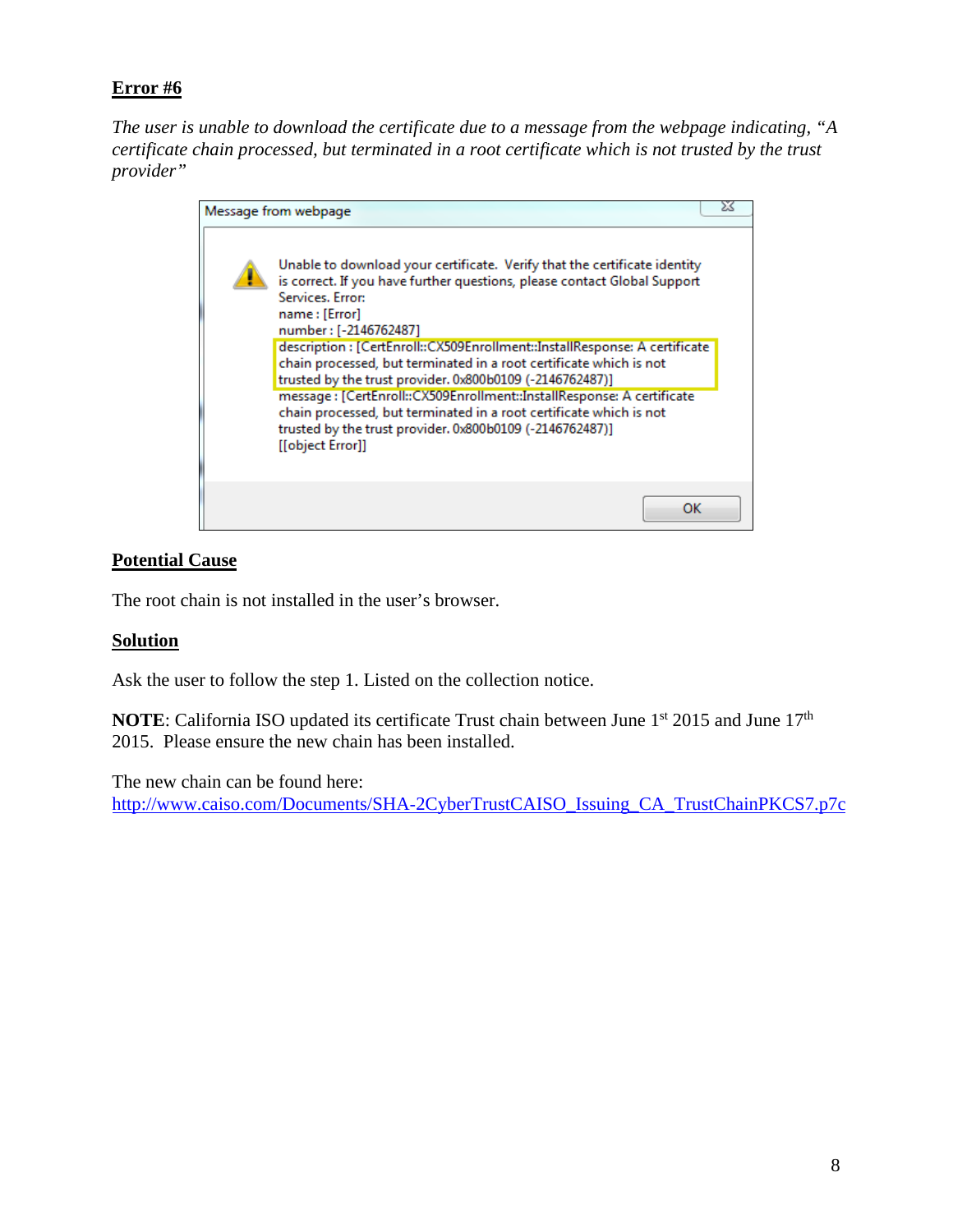*The user is unable to download the certificate or register due to a long running script.*

#### **Potential Cause**

The user is accessing the Cybertrust website using Internet Explorer 11.

#### **Solution**

Cybertrust does not currently support IE 11. Ask the user to consult their internal IT department and downgrade to IE 10 or lower.

#### **Solution #2**

As an interim fix, ask the user to complete the following steps:

1. In IE 11, click Tools>Compatibility View Settings>click Add, cybertrust.com

| <b>Compatibility View Settings</b>                                                                                                                 |        |
|----------------------------------------------------------------------------------------------------------------------------------------------------|--------|
| Change Compatibility View Settings                                                                                                                 |        |
| Add this website:                                                                                                                                  |        |
|                                                                                                                                                    | Add    |
| Websites you've added to Compatibility View:                                                                                                       |        |
| cybertrust.com                                                                                                                                     | Remove |
|                                                                                                                                                    |        |
|                                                                                                                                                    |        |
|                                                                                                                                                    |        |
|                                                                                                                                                    |        |
|                                                                                                                                                    |        |
| Display intranet sites in Compatibility View<br>Use Microsoft compatibility lists<br>Learn more by reading the Internet Explorer privacy statement |        |
|                                                                                                                                                    | Close  |

Next page>

2. Click Tools>Internet Options>Security>Trusted Sites>Sites, and add [https://web.idm.cybertrust.com](https://web.idm.cybertrust.com/) (see below)